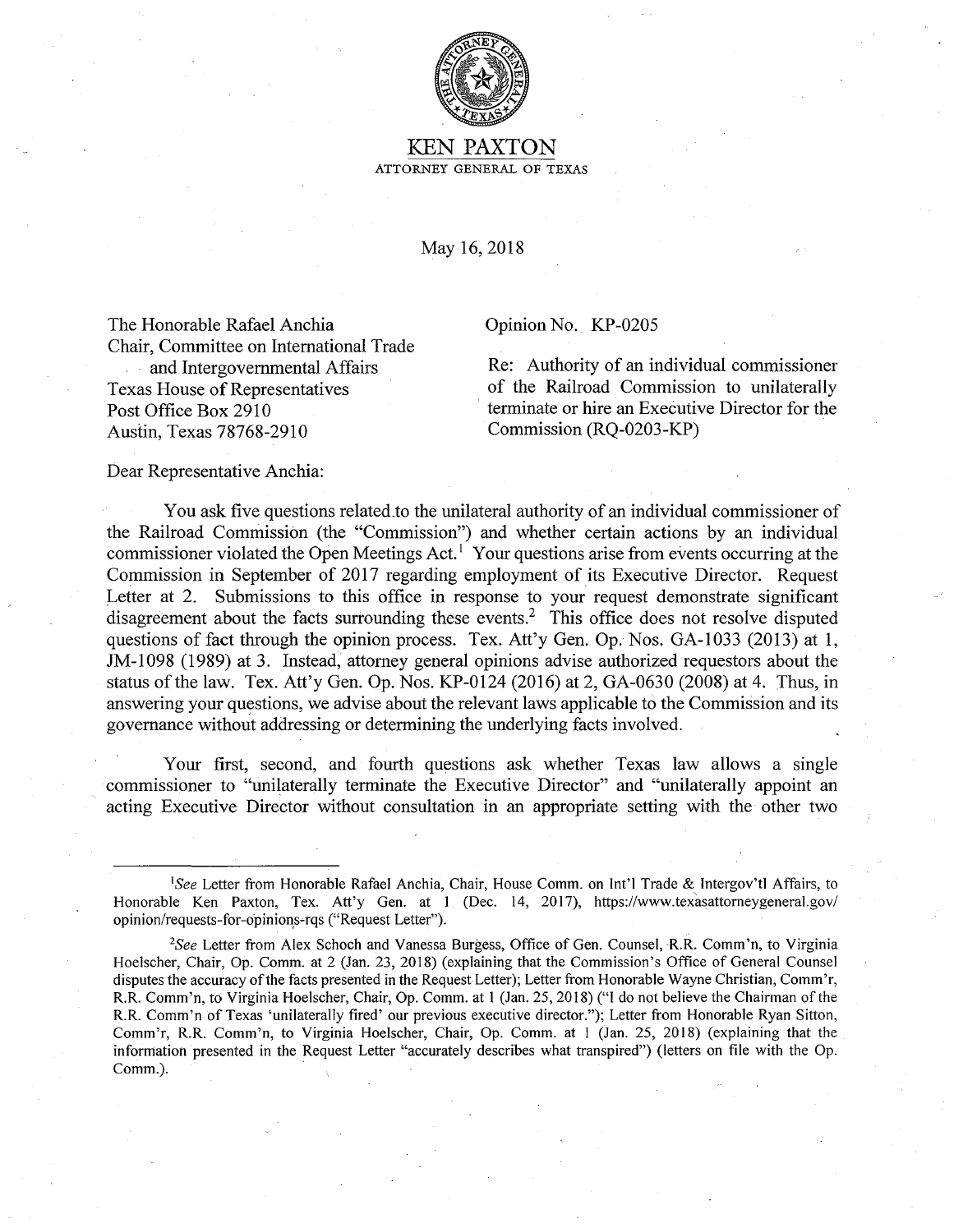commissioners." Request Letter at  $1<sup>3</sup>$  Three elected officials form the Commission, and they each serve six-year terms. TEX. CONST. art. XVI, § 30(b). The three commissioners "elect one commissioner as the chairman." TEX. NAT. RES. CODE § 81.01002. However, the statutory authority granted to the Commission is not bestowed upon its individual commissioners but instead jointly bestowed upon the Commission as a whole. *See id.* § 81.053 ("Commission Powers"). "A joint authority given to any number of officers or other persons may be executed by a majority of them unless expressly provided otherwise." TEX. GOV'T CODE § 312.004.

Furthermore, decisions entrusted to governmental bodies must be made by the body as a whole at a properly-called meeting. *Webster v. Tex. & Pac. Motor Transp. Co.,* 166 S.W.2d 75, 76-77 (Tex. 1942). The central requirement under the Open Meetings Act ("the Act") mandates that "[e]very regular, special, or called meeting of a governmental body shall be open to the public, except as provided by [the Act]." TEX. GOV'T CODE  $\delta$  551.002.<sup>4</sup> The Act generally defines "meeting" as "a deliberation between a quorum of a governmental body . . . during which public business . . . is discussed or . . . the governmental body takes formal action," and it generally defines "quorum" as "a majority of a governmental body." *Id.* § 551.001(4), (6). As a threemember governmental body, the Commission creates a quorum with two commissioners. Employment decisions regarding its executive director involve significant public business of the Commission, and any formal action taken in that regard must occur at an open meeting. Thus, a single commissioner lacks authority to unilaterally terminate or hire an executive director without deliberation and a decision from the Commission at a properly-called meeting in compliance with the Open Meetings Act.

In your third question, you ask whether giving an employee a choice of resigning or being fired constitutes termination, and if so, whether that constitutes official agency action. Request Letter at 1. "Constructive discharge occurs when an employee has quit her job under circumstances that are treated as an involuntary termination of employment." *Haley v. Alliance Compressor,* LLC, 391 F.3d 644, 649 (5th Cir. 2004). Texas law recognizes the doctrine of constructive discharge in certain instances. *Epps v. NCNB Tex.,* 7 F.3d 44, 46 (5th Cir. 1993) (citing *Hammond v. Katy Indep. Sch. Dist.*, 821 S.W.2d 174, 177 (Tex. App.--Houston [14 Dist.] 1991, no writ). However, an ultimatum to resign or be terminated will not always constitute constructive discharge. *See, e.g., Parker v. Bd. of Regents of Tulsa Junior Coll.,* 981 F.2d 1159, 1162 (10th Cir. 1992); *see also Terban v. Dep't of Energy,* 216 F.3d 1021, 1026 (Fed. Cir. 2000) ( explaining that a resignation is not involuntary merely because an employee faces a choice between resigning or being terminated). A court will consider numerous factors before it determines that a resignation was involuntary. *See Haley,* 391 F.3d at 649-50. Thus, whether the choice of resigning or being fired constitutes a termination in any given circumstance involves fact issues that cannot be resolved through the opinion process.

<sup>3</sup>Whether unilateral termination or unilateral appointment of an executive director in fact occurred at the Commission is not a question we can resolve, and nothing in this opinion should be construed to suggest a finding on this issue.

<sup>4</sup> "Govemmental body" includes a "commission ... within the executive or legislative branch of state government that is directed by one or more elected or appointed members" and therefore includes the Commission. TEX. GOV'T CODE § 551.001(3)(A).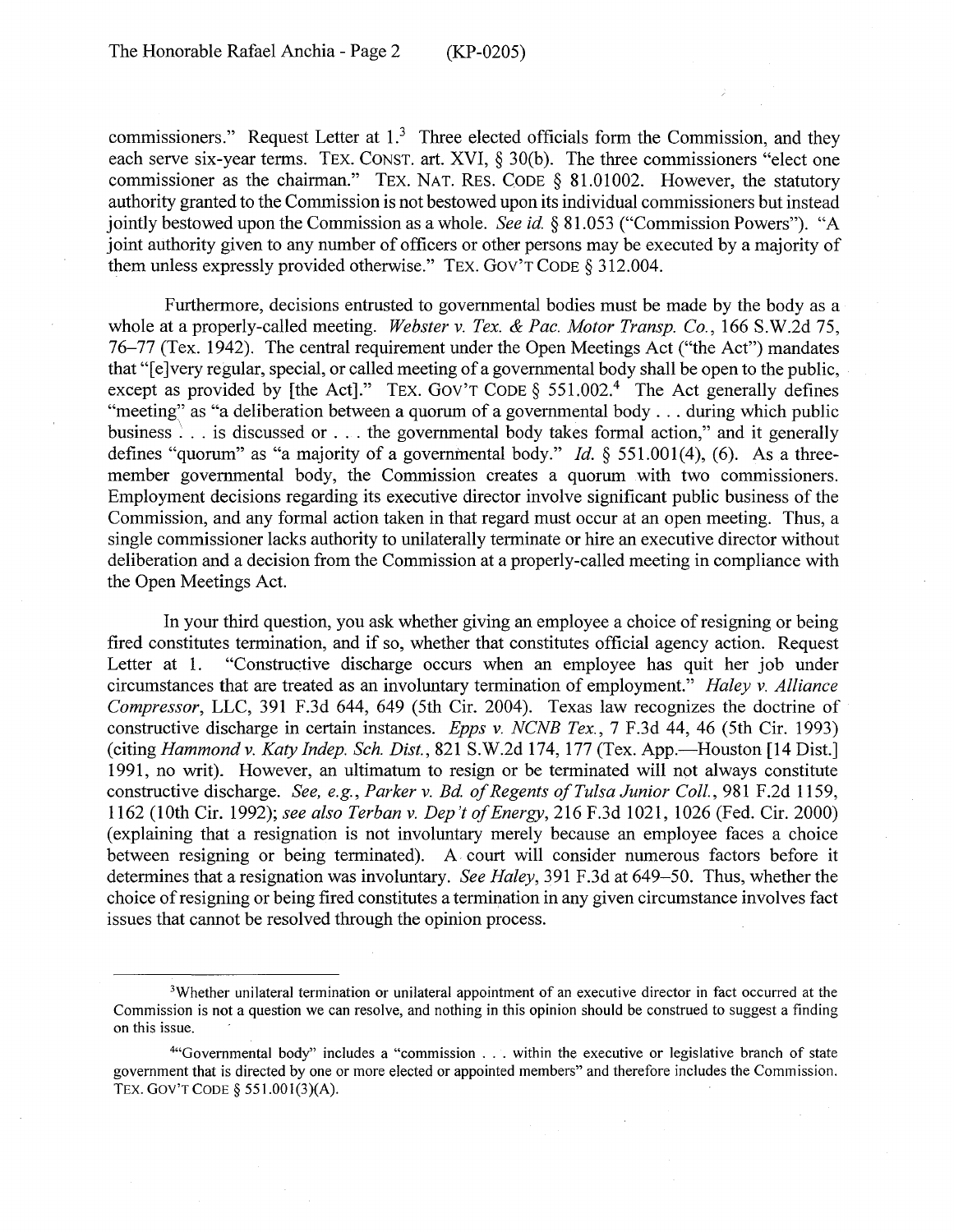In your final question, you ask whether written communication attempted by one commissioner on the dais at an open meeting, specifically a note passed from one commissioner to another, constitutes a violation of the Act. Request Letter at 1. Previous opinions from this office consistently conclude that written communication between a quorum of members of a governmental body can, in certain instances, constitute an illegal meeting under the Open Meetings Act. *See* Tex. Att'y Gen. Op. Nos. GA-0896 (2011) at 4 ("Electronic communications could, depending on the facts of a particular case, constitute a deliberation and a meeting for purposes of the Texas Open Meetings Act."), JC-0307 (2000) at 5-6 (concluding that the term "deliberation" is not limited to only spoken words), DM-95 (1992) at 5-6 ( concluding that any deliberation between a quorum related to a jointly signed statement is a meeting subject to the Act).

For a communication, oral or written, to constitute a meeting under the Act, it must address public business, and it must involve a deliberation among a quorum of the governmental body. *See* Tex. Att'y Gen. Op. No. GA-0989 (2013) at 2-3 (concluding that a consultation between one member of a governmental body and an employee does not constitute a meeting subject to the Act). The Act defines "deliberation" as a "verbal exchange." TEX. GOV'T CODE § 551.001(2). A "communication attempted," as you describe, may not be sufficient, by itself, to constitute a deliberation. For an unlawful meeting to occur in the circumstances you describe, the communication must be received and deliberated, and it must involve the public business of the governing body. Each of these elements raises fact questions that are not amenable to resolution in an attorney general opinion. *See Foreman v. Whitty*, 392 S.W.3d 265, 276 (Tex. App.— San Antonio 2012, no pet.) (noting fact issues the evidence raised about whether a communication was received and deliberated by a quorum and whether it involved public business); *see also* Tex. Att'y Gen. Op. No. JC-0307 (2000) at 1 ("We cannot and do not resolve whether ... any person has actually violated the Open Meetings Act. Such a determination would require the investigation and resolution of fact questions, which cannot be done in an attorney general opinion.").